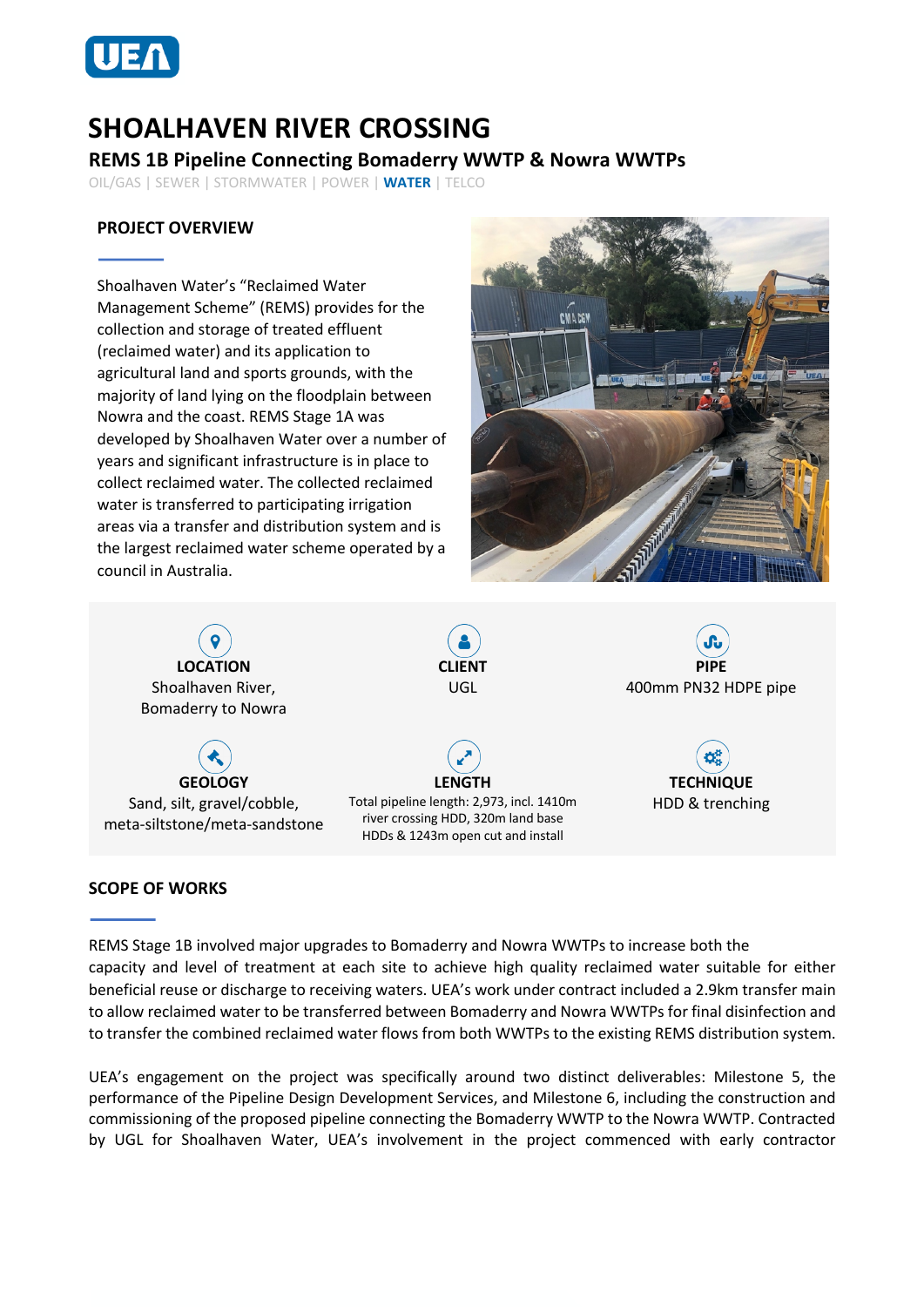

involvement, through to tender submission, optioneering and then into the overall construction phase. Although not a mandatory part of the overall scheme, the Bomaderry to Nowra transfer pipeline had several significant hurdles to overcome before being approved for construction.

Milestone 5 required the development of the overall Bomaderry to Nowra pipeline taking the plans through to a 100% Issue For Construction design based on further geotechnical data, consultation with stakeholders, review of suitable pipeline materials, performance criteria and construction methods. This collaborative process was undertaken over an extended period of time, allowing input from the overall client, contractors, operators and impacted stakeholders.

## **CONSTRUCTION**

The letting of Milestone 6 to UEA was a fulfilling achievement given the level of works put into the pipeline design from initial concept and through all design phases. As our team was involved from the beginning, we developed a comprehensive understanding of the project which created an ease and level of trust between the client, principal and contractor so works could progress without delay.

Responsible for the end to end construction of the nearly three kilometre pipeline, UEA established site compounds – one with an engineered sound wall – and commenced construction to condense the already ambitious works program. The critical path of the project (1,410m in length) had always been the major HDD crossing of the Shoalhaven River and we expected to encounter a mixed bag of ground conditions including sand, silt, clay, gravel, cobble and hard metamorphic rock.

In order to help manage the unstable and problematic overlying ground conditions, steel conductor casing was seated fully into rock from the entry side to prevent both the intrusion of overlying soils and the escape of drilling fluids to the sensitive marine environment. Additional geotechnical boreholes undertaken during the design phase had shown loose soils, gravel and cobble present and informed a casing length of up to 130m – a length never previously undertaken by UEA. Casing installation was successfully completed to 129m from the rig, utilising a variety of methods and casing sizes.

As works were in close proximity to residents and sensitive receivers, both working hours and noisy activity were tailored to help reduce impact and minimise disruption, providing respite where the drilling and construction processes would allow.

#### **CHALLENGES**

Commencement of the pilot bore, the guided portion of the HDD works, started as planned and proceeded well until approximately 550 metres out from the drill rig. Historical geotechnical borehole logs and seismic data inferred that the rock profile was horizontally planed, but during the pilot hole construction an ancient paleo channel was encountered, resulting in potential fluid loss given the extended length of the bore. Works on site ceased while calculations to allow the pipeline to be installed deeper were confirmed. The pilot bore was then recommenced at a level ten metres lower than the previous design and successfully completed in rock across the Shoalhaven River, under the Manildra Group Ethanol distillery plant to the designated exit point without fluid loss to the formation.

A second maxi rig was mobilised to the northern side of the river to undertake the 24", 610mm back ream for the 400mm PN32 HDPE pipe. Back reaming commenced shortly after the mobilisation of the second rig with the aid of a tail string to help secure the borehole at all times. Punishing conditions caused significant